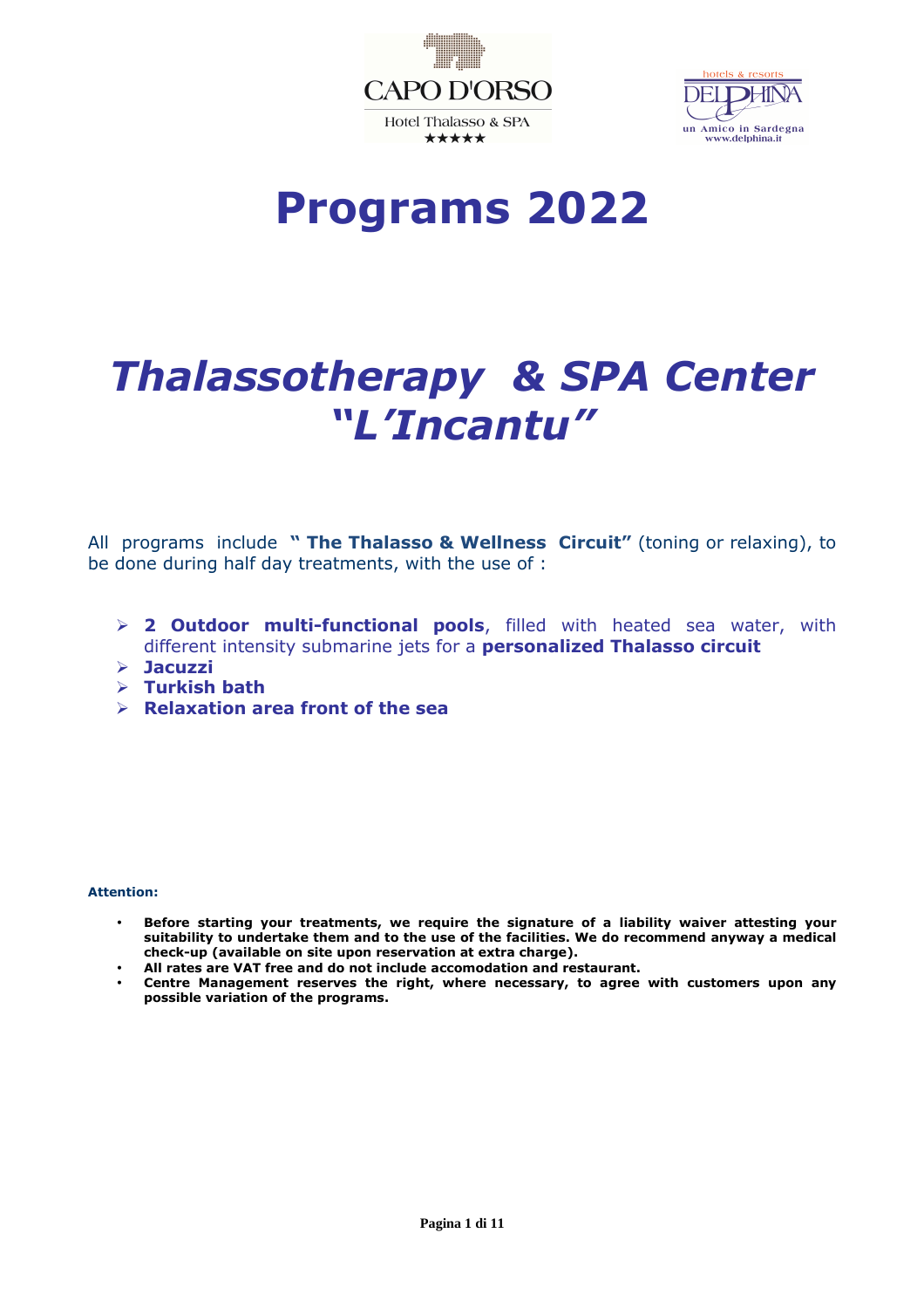



*"Thalasso Discovery"* 

An extraordinary offer to approach to the wonderful marine SPA universe.

3 half-days of Relax during you can start to discover pleasures and benefits of Thalassotherapy in complete freedom.

This package includes:

- 3 **"Thalasso & Wellness** *circuits"* (firming or relaxing)
- 1 **"Relaxing massage with essential oils from Sardinia ( 25 mn ) "**
- 1 **"Hydrotherapy treatment "**

**Rack rate** 150 Euro **150 Euro** 150 Euro **150 Euro** 

# *"Check-in & Check out"*

A day to prepare yourself at the Gallura's sun. A day to start again in great form. Leave your documents and stress by check –in and let yourself be pampered by expert hands, which will set you in the well-being acquired during the holiday.

#### **2 days care** (morning or afternoon)

This package includes:

- $\geq 1$  Purifying and Rebalancing face treatment
- $\geq 1$  Body scrub
- $\geq 1$  Relaxing massage 50 mn
- $\geq 1$  Localized massage 25 mn
- $\geq 1$  Face massage 25 mn
- $\geq 1$  Hydrating body wrap
- $\geq 1$  French Manicure (or standard)
- $\geq 1$  French Pedicure (or standard)

Included: free entrance to *"The Thalasso & Wellness Circuit"* (during half day treatments)

**Rack rate 480 Euro**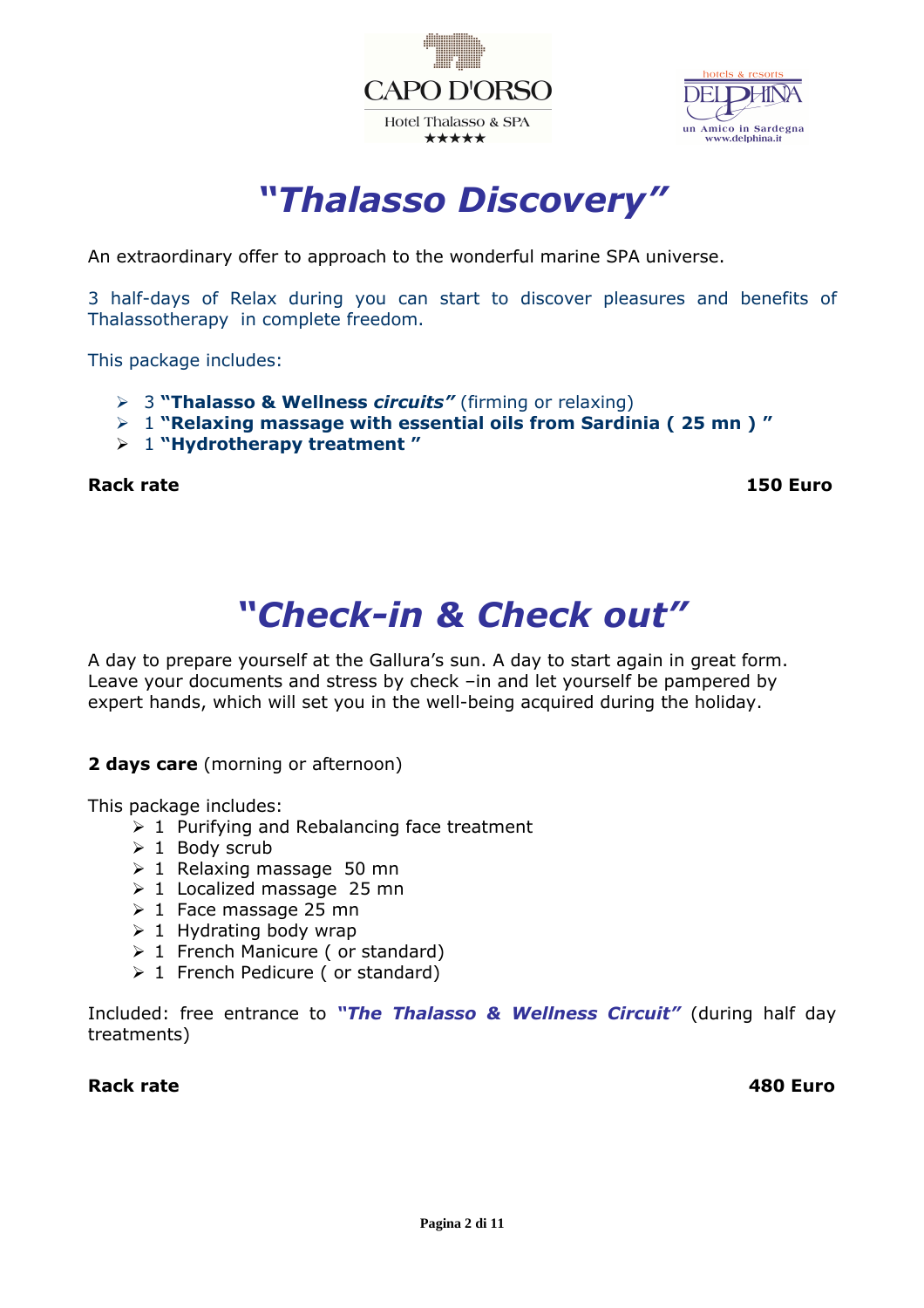



## *"Man Relax"*

The Thalassotherapy is very attractive for men generation.

A lot of men will take care of their bodies. Men who want to be "pampered", who want to forget the professional stress and keep their form, their mental vitality, their silhouette and charm.

**3 days care** (morning or afternoon)

This package includes:

- $\geq 1$  Detoxifying body scrub
- $\geq$  2 Remineralising Hydromassage baths with sea salt
- $\geq 2$  Affusion showers
- $\geq$  3 Remineralising sea mud body wraps
- 2 Localized massages 25 mn
- $\geq 1$  Relaxing massage with essential oils from Sardinia 50 mn
- $\geq 1$  Specific face treatment for man

Included: free entrance to **"***The Thalasso & Wellness Circuit"* (during half day treatments)

#### **Rack rate 700 Euro**

# *"Wellness Back Treatment"*

Chaotic life and bad posture lead to back pain. With the unique characteristics of our myrtle and juniper blended oil added to the famous Sardinian sea salt, our therapist will concentrate on your back, neck and shoulders to help dissolve away all of your stress and tension.

**3 days care** (morning or afternoon)

This package includes:

- $\geq 1$  Detoxifying body scrub
- $\geq$  3 Localized sea mud body wraps
- $\geq$  2 Specific back massages with essential oils from Sardinia 25 mm
- $\geq 1$  Hot stone massage 50 mn
- $\geq$  3 Hydromassage baths with sea salt and aromatic myrtle gel
- **≥ 2 Stretching sessions**

Included: free entrance to **"***The Thalasso & Wellness Circuit"* (during half day treatments)

### Rack rate **670 Euro Rack rate** 670 Euro *CO*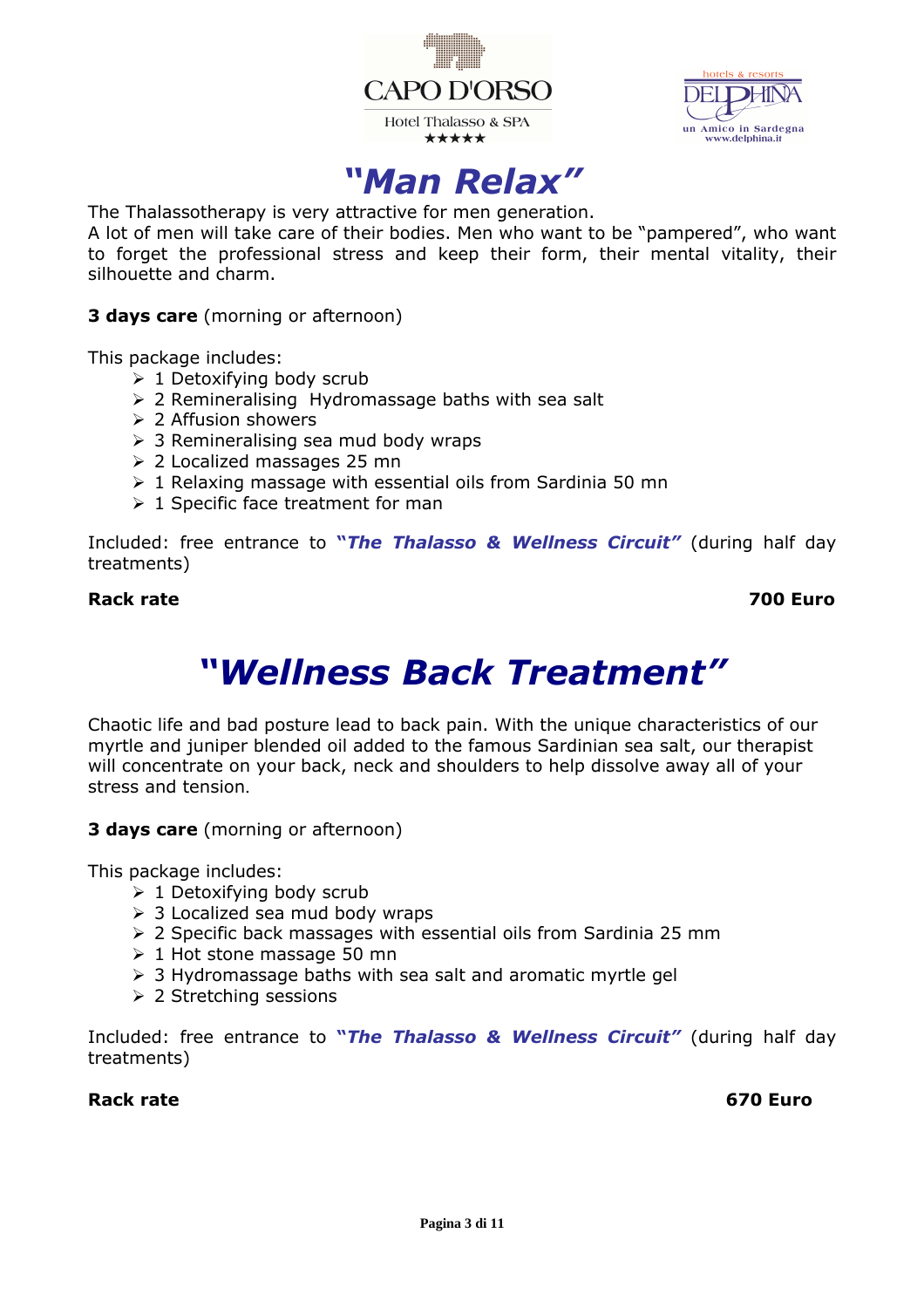



# *"Thalasso Relaxing Travel"*

The tradition of the marine Thalassotherapy cares at the service of your well-being. Overlooking the sea, surrounded by a wild and fragrant nature, the 'L'Incantu Centre and his professional team 'will help you discover the best marine treatments. You will appreciate the indisputable benefits and find your psycho physical balance.

#### **6 days care** (morning or afternoon)

This package includes:

- $\geq 1$  Detoxifying body scrub
- $\geq 1$  Purifying and Rebalancing face treatment
- $\geq$  2 Remineralising Hydromassage baths with sea salt
- 2 Draining Jet showers
- $\geq 2$  Affusion showers
- $\geq$  3 Micronized seaweed detoxifying wraps
- $\geq$  2 Remineralising sea mud wraps
- $\geq$  2 Relaxing massage with essential oils from Sardinia 50 mn
- 3 Localized massages 25 mn
- $\geq 1$  Massage under affusion 25 mn
- $>$  5 Aquagym sessions

Included: free entrance to *"The Thalasso & Wellness Circuit"* (during half day treatments).

### **Rack rate 1045 Euro**

#### **3 days care** (morning or afternoon)

This package includes:

- $\geq 1$  Detoxifying body scrub
- $\geq$  2 Remineralizing Hydromassage baths with sea salt
- $\geq 1$  Draining Jet shower
- $\geq$  2 Micronized seaweed detoxifying wraps
- 2 Localized massages 25 mn
- $\geq 1$  Massage under affusion 25 mn
- $\geq 3$  Aquagym sessions

Included: free entrance to *"The Thalasso & Wellness Circuit"* (during half day treatments)

#### **Rack rate 515 Euro**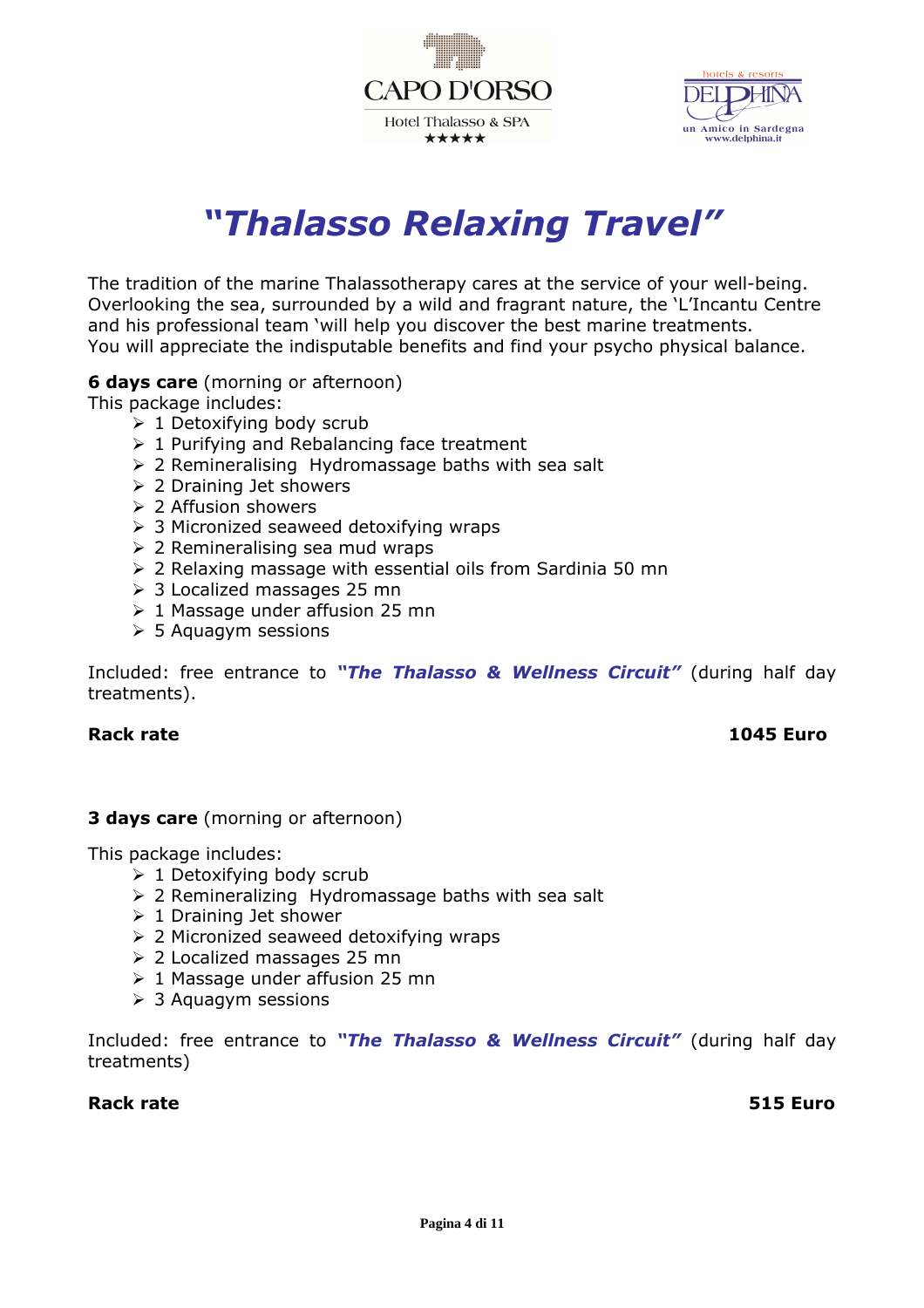



### **1 day care** (morning or afternoon)

This package includes:

- $\geq 1$  Detoxifying body scrub
- $\geq 1$  Micronized seaweed detoxifying wrap
- $\geq 1$  Remineralising Hydromassage bath with sea salt
- $\geq 1$  Massage 50 mn (Californian or Relaxing massage with essential oils from Sardinia)

Included: free entrance to *"The Thalasso & Wellness Circuit"* (during half day treatments)

#### **Rack rate 255 Euro**

# *"Slimming and Toning Program"*

The starter to reach your target: a good silhouette !

Our "program marine slimming" helps you satisfy your dream and be in good shape with wonderful silhouette.

It combines hydrotherapy and various treatments with more draining effects to create relief for the legs and a harmonious silhouette.

### **6 days care** (morning or afternoon)

This package includes:

- $\geq 1$  Detoxifying body scrub
- 3 Draining Hydromassage baths
- $>$  3 Jet showers
- $\geq 1$  Specific Slimming/draining body treatment with sea mud (body wrap and slimming/firming massage)
- $\geq$  3 Draining massages with G5 (a mechanical massage that uses the vibration system with different intensities to warm and stimulate the connective and subcutaneous tissues)
- 2 Draining anticellulite massages 25 mn
- $>$  5 Special slimming and anticellulite body treatments (active oxygen body wrap and remodelling massage)
- $\geqslant$  6 Aquagym sessions

Included: free entrance to *"The Thalasso & Wellness Circuit"* (during half day treatments)

**Rack rate 1265 Euro**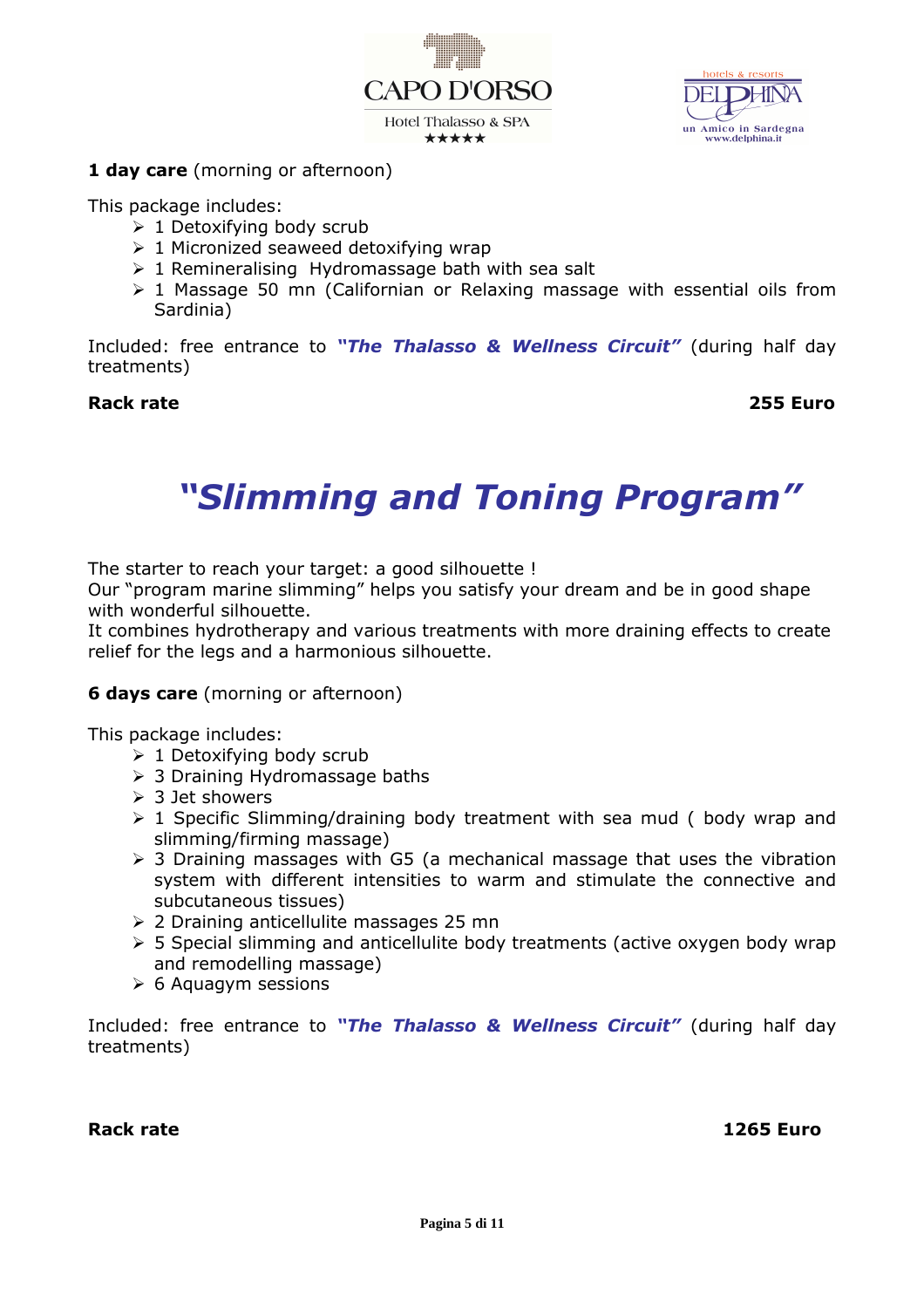



# *"Remodeling and Anticellulite Program"*

A program to break down fatty deposits and cellulite and to get a more harmonious body line.

**3 days care** (morning or afternoon)

This package includes:

- $\geq 1$  Detoxifying body scrub
- $\geq$  3 Draining anticellulite Jet shower treatments
- > 3 Localized Remodeling massages
- $\geq$  3 Specific slimming and anticellulite body wraps
- $\geq$  2 Draining massages with G5 (a mechanical massage that uses the vibration system with different intensities to warm and stimulate the connective and subcutaneous tissues)

Included: free entrance to *"The Thalasso & Wellness Circuit"* (during half day treatments)

#### **Rack rate 700 Euro**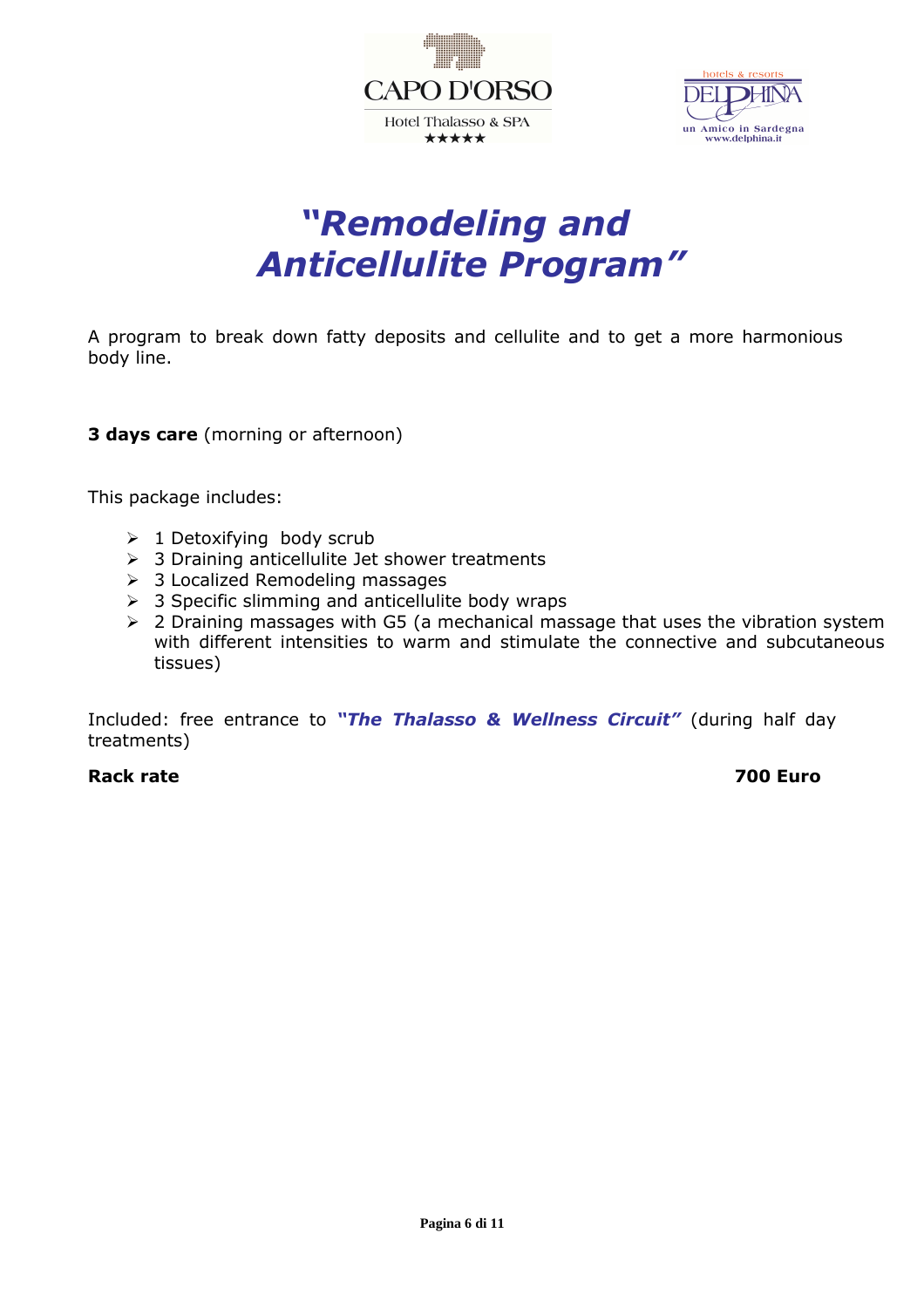



## *"Vitality and Harmony"*

On the Sardinia wild Coast a revitalizing program to recover all your energy.

A combination of vitality and balancing treatments for the pleasant experience wellbeing to restore the harmony for your spirit and body.

**6 days care** (morning or afternoon)

This package includes:

- $\geq 1$  Detoxifying body scrub
- $\geq$  3 Draining Jet showers
- $\geq$  3 Remineralising Hydromassage baths with sea salt
- $\geq$  3 Micronized seaweed detoxifying wraps
- $\geq$  2 Remineralising sea mud body wraps
- $\geq$  2 Pressotherapy treatments
- 2 Energizing and rebalancing oriental massages 50 mn
- $\geq 1$  Massage under affusion 25 mn
- 2 Localized massages 25 mn
- $\geq$  5 Aquagym or stretching sessions

Included: free entrance to *"The Thalasso & Wellness Circuit"* (during half day treatments)

Rack rate **1045 Euro**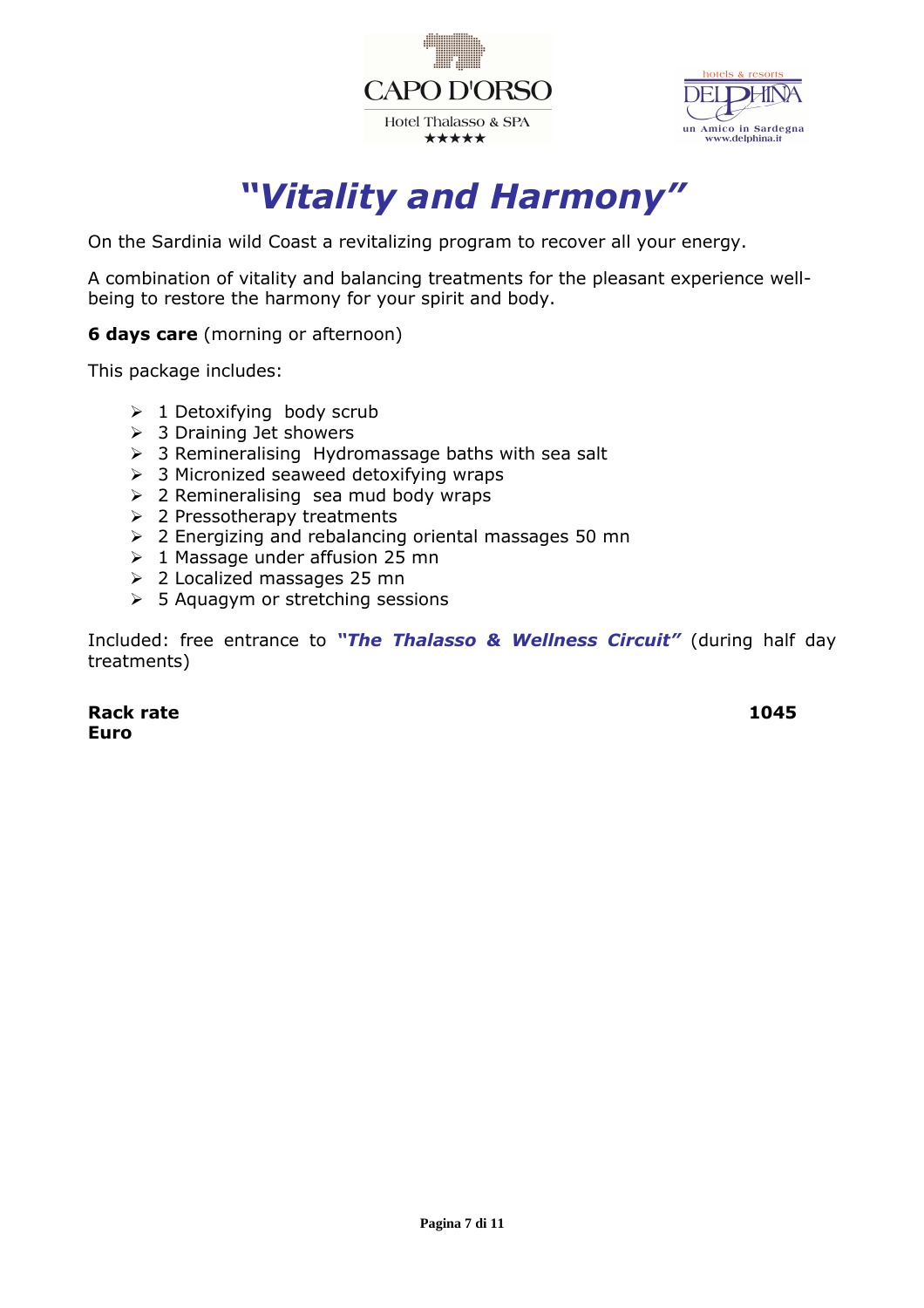



*"Light legs"* 

A specific program in order to improve the comfort of the legs, to stimulate the blood circulation and at last to be in a good shape.

**3 days care** (morning or afternoon)

This package includes:

- $\geq 1$  Detoxifying body scrub
- $\geq$  3 Hydromassage baths with sea salt
- 2 Draining legs massages 25 mm
- $\geq$  2 Specific leg wraps
- $\geq 1$  Pressotherapy with Gel Mineralg
- $\geq$  3 Aquagym sessions

Included: free entrance to *"The Thalasso & Wellness Circuit"* (during half day treatments)

#### **Rack rate 570 Euro**

# *"L'Incantu Relax" Expecting a Baby*

In the heart of scent and wild gardens, experience a true relaxing break with specified programmes at the oasis "L'Incantu".

**3 days care** (morning or afternoon)

This package includes:

- 3 Draining legs massages 25 mn
- > 1 Facial treatment "Rituel de Pureté"
- $\geq 1$  Bio Facial treatment
- $\geq 1$  French Manicure (or standard)
- $\geq 1$  French Pedicure (or standard)
- $\geq$  2 Hydrating body wraps
- **> 3 Specific Aquagym sessions**

Included: free entrance to *"The Thalasso & Wellness Circuit"* - during half day treatments (use of the pools only with the circuit's supervisor).

#### Rack rate **620 Euro 620 Euro 620 Euro**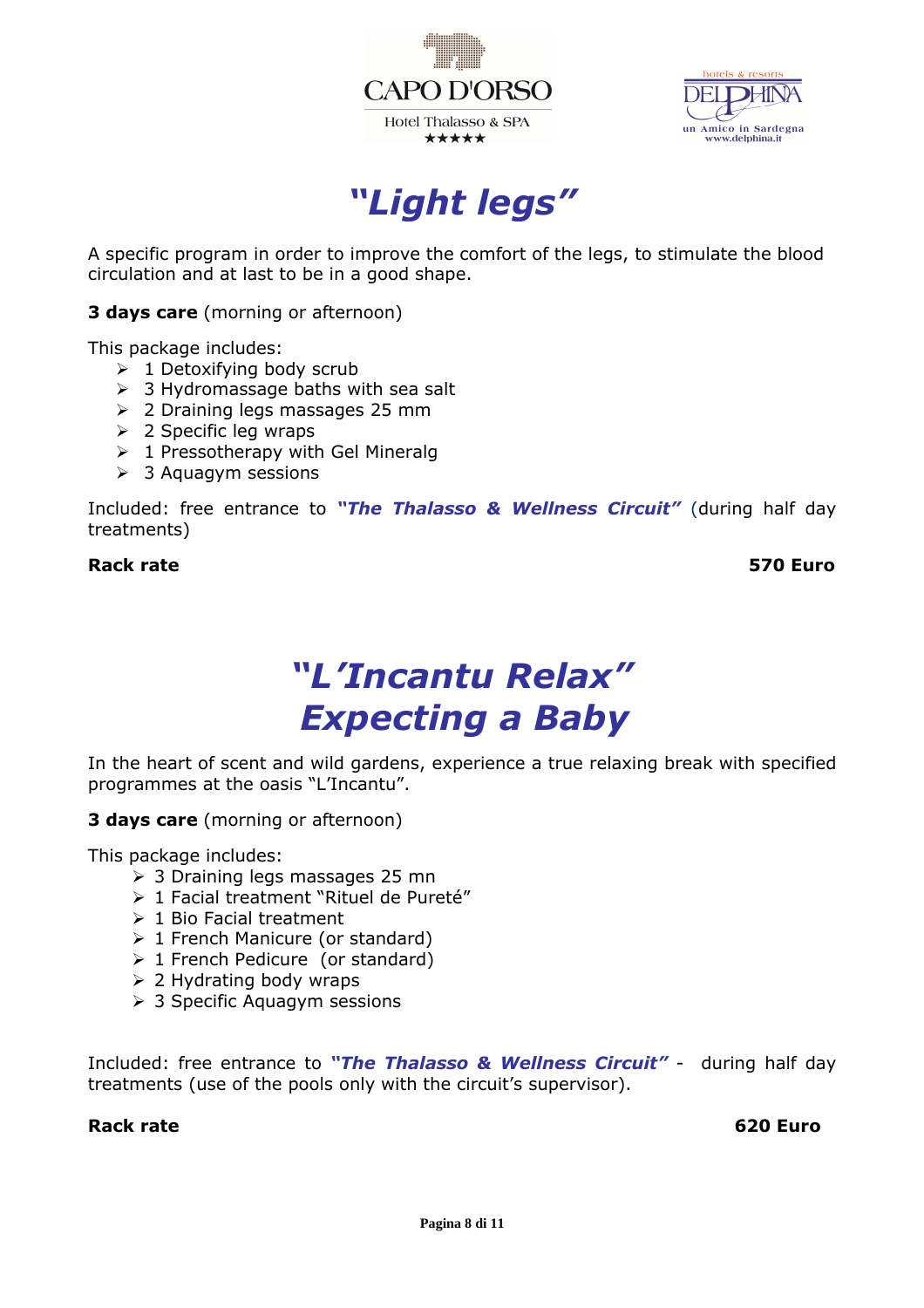



# *"The Marine Beauty in Sardinia"*

"The package for all women who take care of their beauty".

Let yourself be "pampered" by our professional team for several days. The different treatments that we propose in this package allow you to cancel tiredness and daily stress and reveal your natural beauty and glimmer. A three days program whose frame is the beauty. This is Sardinia.

**3 days care** (morning or afternoon)

This package includes:

- $\geq 1$  Body scrub
- $\geq 1$  Affusion shower
- $\geq$  2 Remineralizing Hydromassage baths with sea salt
- $\geq$  2 Micronized seaweed detoxifying wraps
- $\geq 1$  Relaxing massage with essential oils from Sardinia 50 mn
- 2 Localized body massages 25 mn
- $\geq 1$  "Anti- Aging " facial treatment
- 2 Aquagym sessions

Included: free entrance to *"The Thalasso & Wellness Circuit"* (during half day treatments)

#### **Rack rate** 640 Euro **Rack rate** 640 Euro **640** Euro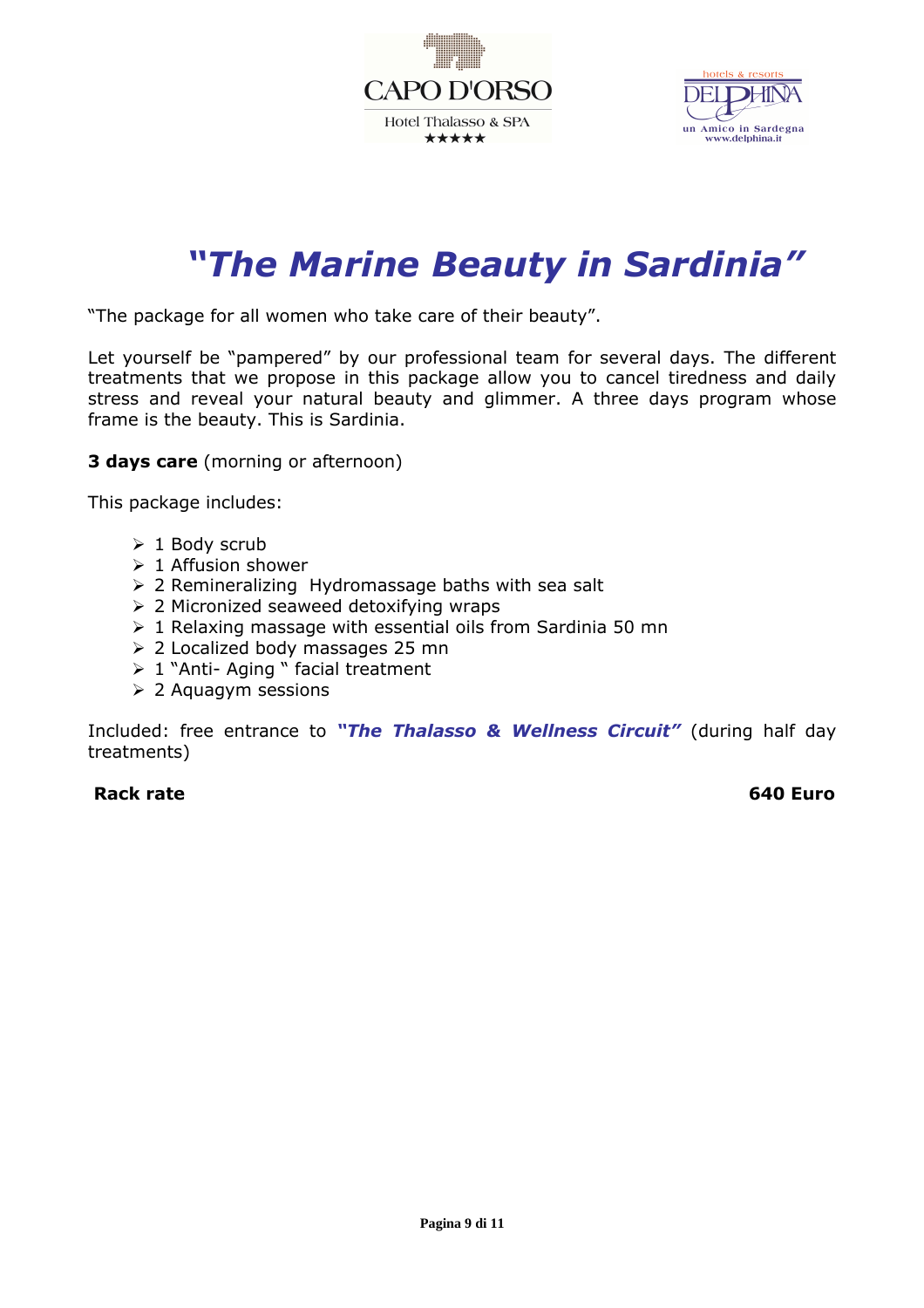



*"Male Beauty"* 

For the man who uses the well-being of his body to refine his mind and recognize his spirit.

**3 days care** (morning or afternoon)

This package includes:

- $\geq 1$  Body scrub
- $\geq$  2 Hydromassage baths with essential oils
- $\geq$  3 mud body wraps 40 mn
- $\geq$  3 Localized slimming/firming massages 25 mn
- $\triangleright$  1 Manicure or Pedicure
- > 1 Facial treatment "Rituel de Pureté"
- $\geq 1$  Anti-aging facial treatment

Included: free entrance to *"The Thalasso & Wellness Circuit"* (during half day treatments)

#### **Rack rate 700 Euro 200 Euro 200 Euro 200 Euro 200 Euro 200 Euro 200 Euro 200 Euro 200 Euro 200 Euro 200 Euro 200 Euro 200 Euro 200 Euro 200 Euro 200 Euro 200 Euro 200 Euro 200 Euro 200 Euro 200 Euro 200 Euro 200 Euro 200**